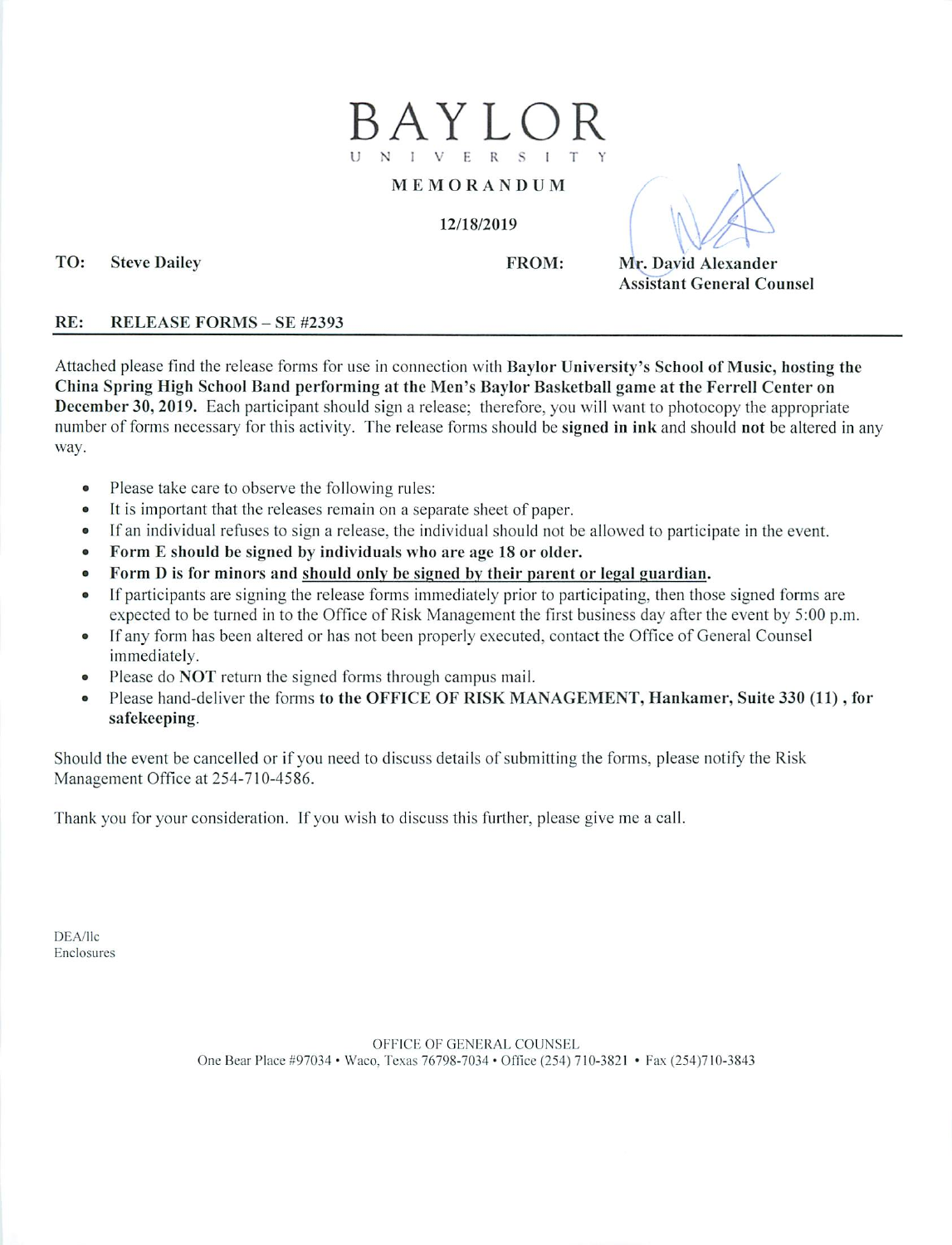### FORM D: PARENT/LEGAL GUARDIAN RELEASE

# BY SIGNING THIS DOCUMENT, YOU ARE WAIVING CERTAIN LEGAL RIGHTS. **READ CAREFULLY BEFORE SIGNING.\***

## GENERAL RELEASE AND INDEMNITY AGREEMENT

I hereby represent that I am the parent or legal guardian of

"PARTICIPANT," who is under the age of 18. For and in consideration of Baylor University's permitting PARTICIPANT to participate voluntarily in Baylor University's School of Music, hosting the China Spring High School Band performing at the Men's Baylor Basketball game at the Ferrell Center on December 30, 2019, hereinafter referred to as "EVENT," sponsored by Baylor University, I hereby expressly assume all the risks (e.g. accidents and injury associated with this event to include transportation to and from the event) associated with the EVENT, and I release Baylor University, its regents, officers, employees, students, and agents from all claims, demands, suits, causes of action, or judgments which PARTICIPANT or I ever had, now have, or may have in the future or which our heirs, executors, administrators, or assigns may have, or claim to have against Baylor University, its regents, officers, employees, students, or agents, arising out of or in any way connected with the EVENT, for all personal injuries, known or unknown, property damages, or claims for wrongful death, caused by the ACTS, OMISSIONS OR NEGLIGENCE of Baylor University, its regents, officers, employees, students, or agents.

I understand this waiver does not apply to injuries caused by Baylor University's intentional or grossly negligent conduct.

I FURTHER AGREE TO INDEMNIFY AND HOLD HARMLESS BAYLOR UNIVERSITY, its regents, officers, employees, students, and agents from all claims, demands, suits, causes of action, or judgments which participant or I ever had, now have, or may have in the future or which our heirs, executors, administrators, or assigns may have, or claim to have against Baylor University, its regents, officers, employees, student, or agents, arising out of or in any way connected with the event, for all personal injuries, known or unknown, property damages, or claims for wrongful death, caused by the ACTS, OMISSIONS, OR NEGLIGENCE of Baylor University, its regents, officers, employees, students, or agents, and on Baylor's behalf and in Baylor's name defend at my own expense any such claims, demands, suits, causes of action or judgments described above.

I have read and executed this document with full knowledge of its legal significance.

BY:

PARENT/LEGAL GUARDIAN SIGNATURE (in INK)

**DATE** 

### Parent/Legal Guardian Name Printed:

\*If you are a Baylor employee or a dependent of a Baylor employee, this release shall not be construed to deny any valid direct or first party insurance claims which you or PARTICIPANT may have relating to possible death or to any injuries you or PARTICIPANT may sustain while participating in the EVENT.